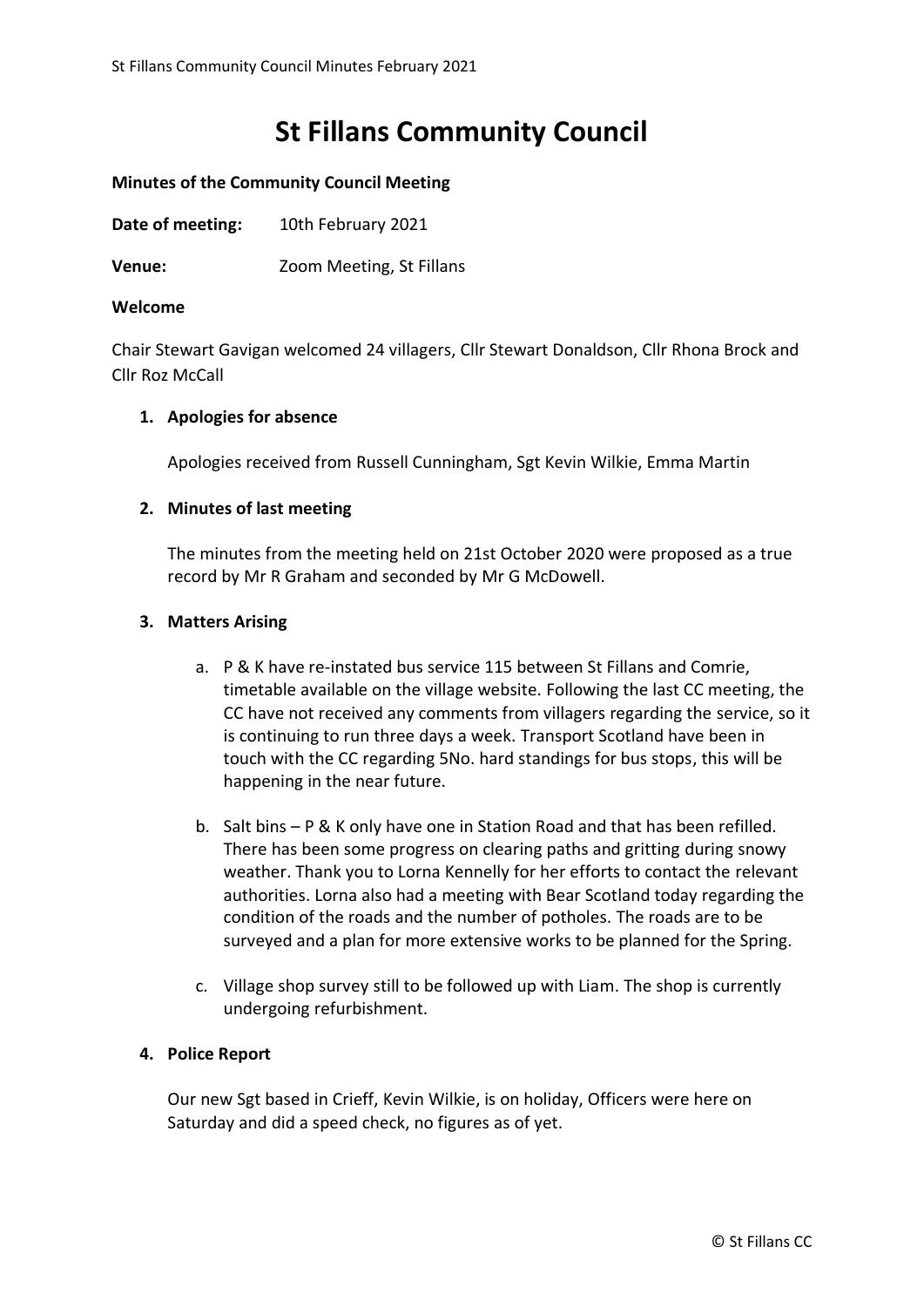Meeting with Inspector Craig Stevens took place in November, he wanted to familiarize himself with the village and put faces to names and understand the issues for the community. He is also attending the Visitor Management Meetings being held by LLTNP.

## **5. Planning applications received:**

2020/0264/TRE - 16th October 2020 Fell 10 No. trees in Conservation Area Mike Aldridge – Drummond Estates – No objections 19th November 2020

2020/0052/DET - 9th March 2020 Loch Earn Jetty adjacent to layby on South Loch Earn Road Crieff Hydro – Approved 6th November 2020

2020/0278/TRE - 31st October 2020 Works to trees within conservation area, fell a Sitka Spruce Dr John Thompson, Rose Cottage – No objections 19th November 2020

2020/0336/DET - 23rd December 2020 Land west of Tarken Lodge, application for a dwelling house Mr and Mrs Shepherd, Tarbet – Neighbour notification

2020/0287/ADV – 13th January 2021 Installation of two pole mounted signs on the South Loch Earn Road between Ardtrostan and St Fillans Loch Lomond National Park

2021/0002/HAE – 6th January 2021 Demolition of existing garage and rear porch, erection of replacement garage and porch Mr and Mrs Howell, Foxknowe

I was asked by village residents if there was planning for change of use for the Caravan Park at the top of station road. NP know nothing of works being done there and are interested in what is happening.

#### **6. Village working groups**

## **a. Garden Group**

Field of Hope work is to be completed in 2021 when new funding is available from P & K.

Restrictions permitting there will be a work party at the beginning of April. Contact made with Greenspace P&K; they will provide us with more litter pickers, plastic bags and advice where possible.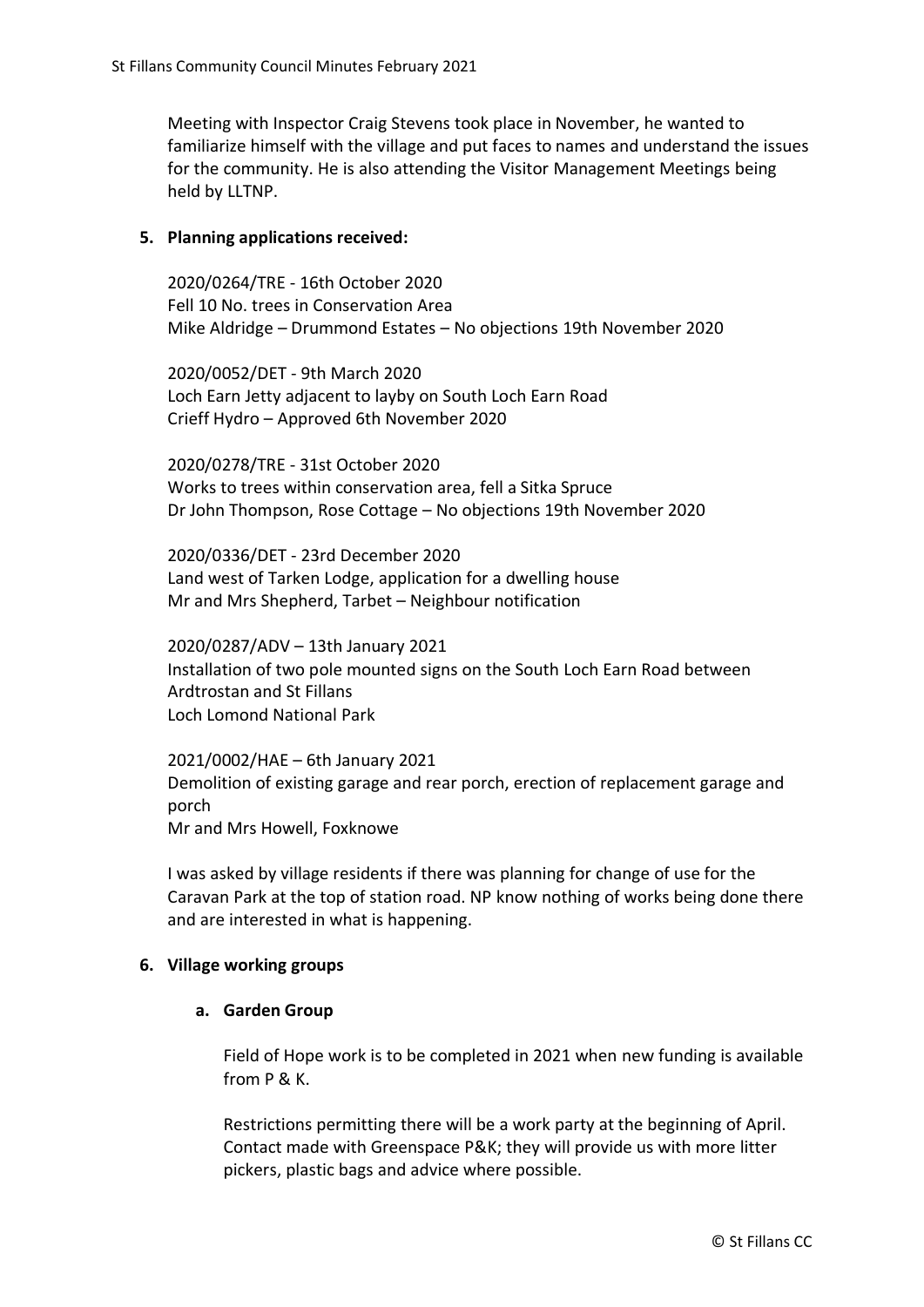# **b. Path Group**

Railway Path - Fortrenn Section - full funding in place, still waiting for final signed Path Agreement from SSE but hoping for completion by 1st April 2021.

Railway Path - Glentarken (west of bridge) - much of the design and planning done. Still needs Path Agreements, Planning Approval and additional funding. Completion hoped for end 2022.

Railway Path - Ardveich and Derry Woods - landowner discussions, design a nd planning started. Completion aimed for 2022/23

Lochearnhead (Village Path Infrastructure Study which includes the Railway Path) - Sustrans and the National Park already engaged in Community Consultations. Findings and Recommendations to be published shortly. Completion 2022/23?

Started updating Village Walks information on Website.

General Path Maintenance; with the help of the Garden Group. Cutting back encroaching vegetation, clearing fallen trees etc.

A big thanks to everyone that helps with this work - including the recent sterling efforts on the Goat/Scree Path. Please let me know of any path problems and/or if you would like to help - there's always plenty to do that can be done as individuals or family groups.

The counter on the Railway Path (located above Little Port Farm) has now recorded a further 2100 walkers and 1500 more cyclists since my last report. That's nearly up 3600 to 40,000 journeys since that would either have been dangerous using the A85 or not have been made at all.

#### **c. Festive Committee**

The Festive Committee currently consists of Ulrika Hollas, Ruth Graham, Richard Graham, Isobel Howell and Alison Smylie. Ulrika gave an overview of the committee and its activities throughout the year, including Lochearnhead to St Fillans boat race, festive weekend and bonfire night. It is hoped that it might be possible to organise an event for 2021 if restrictions allow, possibly a Saturday picnic. The committee recognise we have lots of new people in the village and they have not been able to meet and mix. The committee is looking for new members, please contact Ulrika or Ruth for more information.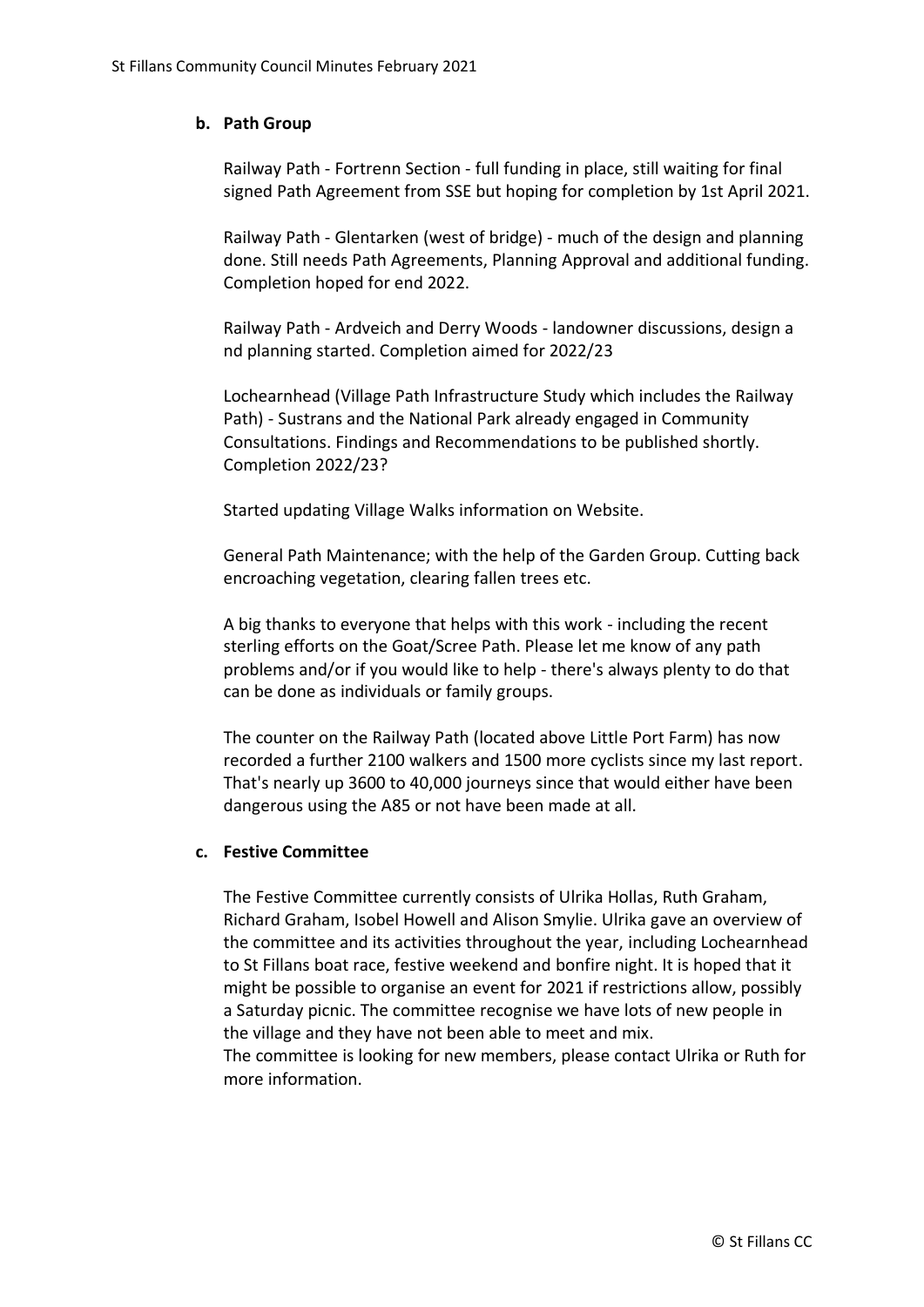# **d. Play Park Group**

The works are complete apart from the pebble patch, for which a small budget remains. All invoices have been received and paid. The project has been completed on budget if not on time!! If any villagers would like to help with any aspects of the play park that P & K are not responsible for i.e., trimming of the willow tunnel, cutting back foliage, please would they contact Stewart Gavigan.

# **7. AOB**

- **a.** Due to the planned increase in size of the village and in line with the St Fillans Action Plan, it is proposed to set up a small group to complete a feasibility study for a new Community Centre. Anyone interested in being involved please contact Richard Graham.
- b. Setting up of a Cultural Heritage group. Jim Brierley has had a terrific response for this and would like to assist to push this forward. Stewart Gavigan had a constructive meeting with Susan Whyte of P & K Greenspace, it was also brought to their attention that a wall of the chapel has collapsed in the burial grounds. Assistance and guidance can be given by Jim and P & K Greenspace. Please see also attached Jim's notes on the Heritage of St Fillans.
- c. Feedback on Visitor Management Meeting on 21st January 2021.

Launching of Jet Skis - Using the law is very convoluted and up to landowners to pursue, unless another byelaw is introduced. Landowners are looking more towards hard landscaping to make it harder for illegal launching.

Code of conduct for Loch users to be highlighted. With potential for leaflets, signage, 3rd party insurance for craft over a certain HP and a registration system for craft using the loch. (One already exists for the caravan park.)

There was a request for St Fillans community to vote on a Byelaw for an alcohol ban on the P & K end of the Loch, (there is already one in place on the Stirling Council end) the result was 39 votes for and 2 against. Cllr Rhona Brock asked about the effect on private owners, we have been assured that they will not be affected by the byelaw. It was also discussed about whether the riverside is included, this will be clarified in the next Visitor Management Meeting to be held on the 18th February 2021.

Cllr Stewart Donaldson noted that it was a conclusive vote and would give the police extra powers, although he wasn't sure how long it would take to put into place.

Traffic Management especially on the South shore road, the idea of temporary car park was suggested, along with possible a park and ride. the issue is finding suitable sites.